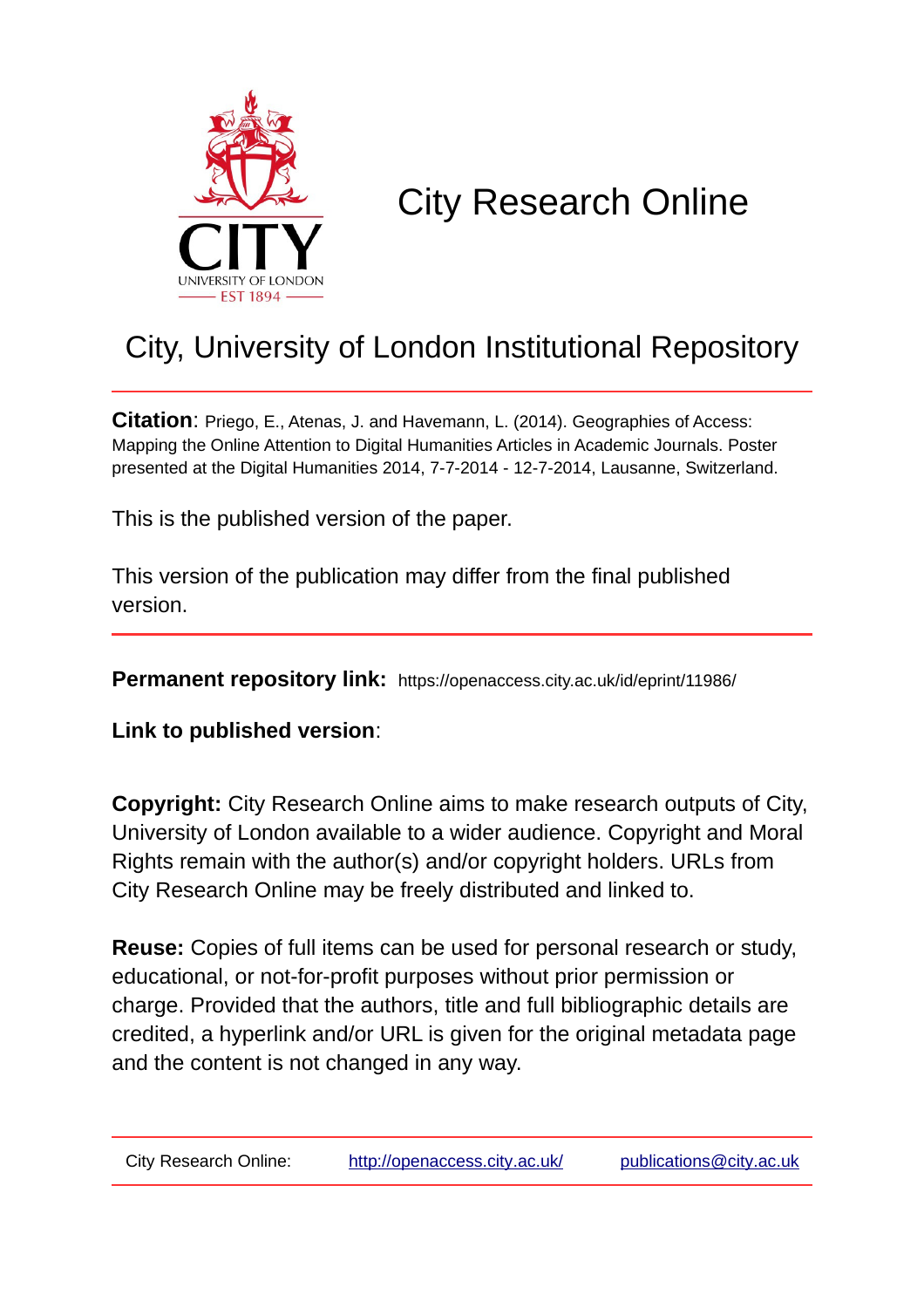





## GEOGRAPHIES OF ACCESS: MAPPING THE ONLINE ATTENTION TO DIGITAL HUMANITIES ARTICLES IN ACADEMIC JOURNALS

| Priego, Ernesto <sup>Q</sup>                           | Category: Poster       |
|--------------------------------------------------------|------------------------|
| City University London, United Kingdom                 | Session: 1             |
| Havemann, Leo $Q$                                      | Date: 2014-07-10       |
| Birkbeck College, University of London, United Kingdom | Time: 14:00:00         |
| Atenas, Javiera <sup>Q</sup>                           | Room: Amphipôle Common |
| SOAS, University of London, United Kingdom             | Area                   |

Open access refers to the free access to and reuse of scholarly works. Peter Suber, who was the principal drafter of the Budapest Open Access Initiative (February 2002), and authored the book titled Open Access (2012), defines it as academic literature that is "digital, online, free of charge, and free of most copyright and licensing restrictions."

What proportion of peer-reviewed digital humanities research is published in open access journals? What proportion of digital humanities monographs and edited collections are available in electronic formats, and which, if any, are available in open access form? How do open access articles about the digital humanities compare in terms of citations/downloads to their toll-access counterparts? How, when, where and why do digital humanities scholars and the public engage in online attention to online academic articles about digital humanities and why does it matter? What kind of licensing and copyright agreements are digital humanities scholars subscribing to, and of those which ones allow and encourage open collaboration and reuse, including text and data mining? What is the role of blogging in the digital humanities publishing landscape?

These are the questions guiding the research project whose findings we will visualise through an infographic. It will show the findings of a comparative, quantitative bibliometric analysis of a data set of academic articles about the digital humanities published between 2010 and 2013. The infographic will visualise the conclusions of an ongoing collaborative research project whose aims are to employ journal and article-level quantitative and qualitative analysis to determine whether alt-metrics can provide a holistic image of impact on diverse audiences.

The poster will also include a visualisation of the geographical distribution of online attention to the articles published on both journals, as well as other quantitative and qualitative data. The main objective of the poster will be to provide demographic data of online activity reflecting the attention paid to digital humanities research by other researchers, the media and the general public, providing much-needed data about where academic articles on digital humanities are published, which are the business models the chosen platforms have (toll-access, open access) as well as other information as presence or absence of digital identifiers, secure archiving, etc.

Scholars in most academic fields are increasingly using online tools and environments (social media, blogs, online reference managers, etc.) to engage with scholarly literature and other events such as lectures, conferences and symposia (Nicholas and Rowlands 2011). Digital Humanities scholars are not the exception (Ross, Terras, Warwick, Welsh, 2011; Terras 2012), but there is a paucity of bibliometric research regarding the type of publications and impact of those publications that they choose to publish their research. In spite of the extensive work by the Statistical Cybermetrics Group (University of Wolverhampton), digital humanities as a specific field of academic publishing remains largely unexplored. The poster we propose seeks to make a contribution by employing alt-metrics, the quantitative and qualitative "study and use of scholarly impact measures based on activity in online tools and environments" (Adie and Roe, 2013; Cameron 2009; Cronin 2001; Priem et al 2012) to assess the publishing landscape in digital humanities. The data about research online engagement we can obtain from them is discipline-agnostic; it is the online behaviour of researchers and interactions with the outputs from different disciplines what can significantly differ.

The poster seeks to make a contribution to the debate about the role of open access and alternative